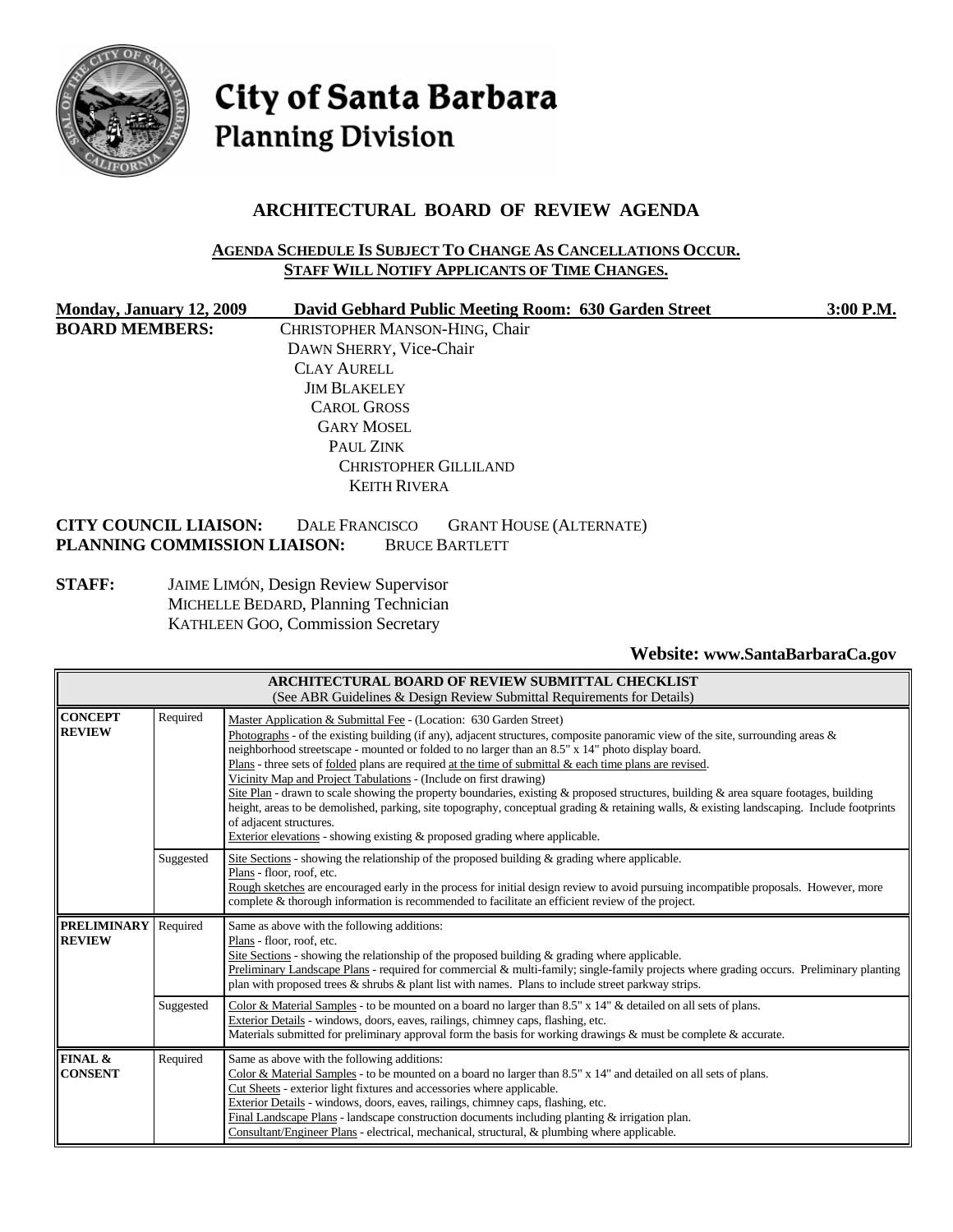#### **PLEASE BE ADVISED**

- The approximate time the project will be reviewed is listed to the left of each item. It is suggested that applicants arrive 15 minutes early. The agenda schedule is subject to change as cancellations occur. Staff will notify applicants of time changes.
- The applicant's presence is required. If an applicant is not present, the item will be postponed indefinitely. If an applicant cancels or postpones an item without providing advance notice, the item will be postponed indefinitely and will not be placed on the following Architectural Board of Review (ABR) agenda. In order to reschedule the item for review, a rescheduling fee will be paid and the applicant must fill out and file a Supplemental Application Form at 630 Garden Street (Community Development Department) in addition to submitting appropriate plans.
- All approvals made by the ABR are based on compliance with Municipal Code Chapter 22.68 and with adopted ABR guidelines. Some agenda items have received a mailed notice and are subject to a public hearing.
- The ABR may grant an approval for any project scheduled on the agenda if sufficient information has been provided and no other discretionary review is required. Substitution of plans is not allowed, if revised plans differing from the submittal sets are brought to the meeting, motions for preliminary or final approval will be contingent upon staff review for code compliance.
- The Board may refer items to the Consent Calendar for Preliminary and Final ABR approval.
- Concept review comments are valid for one year. A Preliminary approval is valid for one year from the date of the approval unless a time extension has been granted. A Final approval is valid for two years from the date of final action unless a time extension has been granted or a Building Permit has been issued.
- Decisions of the ABR may be appealed to the City Council. For further information on appeals, contact the Planning Division Staff or the City Clerk's office. Appeals must be in writing and must be filed with the City Clerk at City Hall, 735 Anacapa St. within ten (10) calendar days of the meeting at which the Board took action or rendered its decision.
- **AMERICANS WITH DISABILITIES ACT:** In compliance with the Americans with Disabilities Act, if you need special assistance to gain access to, comment at, or participate in this meeting, please contact the Planning Division at 805-564-5470. If possible, notification at least 48 hours prior to the meeting will enable the City to make reasonable arrangements in most cases.
- **AGENDAS, MINUTES and REPORTS**: Copies of all documents relating to agenda items are available for review at 630 Garden St. and agendas and minutes are posted online at [www.SantaBarbaraCa.gov/abr](http://www.santabarbaraca.gov/abr) **Materials related to an item on this agenda submitted to the ABR after distribution of the agenda packet are available for public inspection in the Community Development Department located at 630 Garden St., during normal business hours.** If you have any questions or wish to review the plans, please contact Michelle Bedard, at (805) 564-5470 between the hours of 8:30 a.m. to 4:00 p.m., Monday through Thursday, and every other Friday. Or by email at [mbedard@santabarbaraca.gov](mailto:mbedard@santabarbaraca.gov). Please check our website under City Calendar to verify closure dates.

#### **LICENSING ADVISORY:**

The Business and Professions Code of the State of California and the Municipal Code of the City of Santa Barbara restrict preparation of plans for certain project types to licensed professionals. Applicants are encouraged to consult with Building and Safety Staff or Planning Staff to verify requirements for their specific projects.

Unlicensed persons are limited to the preparation of plans for:

- $\triangleright$  Single or multiple family dwellings not to exceed four (4) units per lot, of wood frame construction, and not more than two stories and basement in height;
- ¾ Non-structural changes to storefronts; and,
- $\blacktriangleright$  Landscaping for single-family dwellings, or projects consisting solely of landscaping of not more than 5,000 square feet.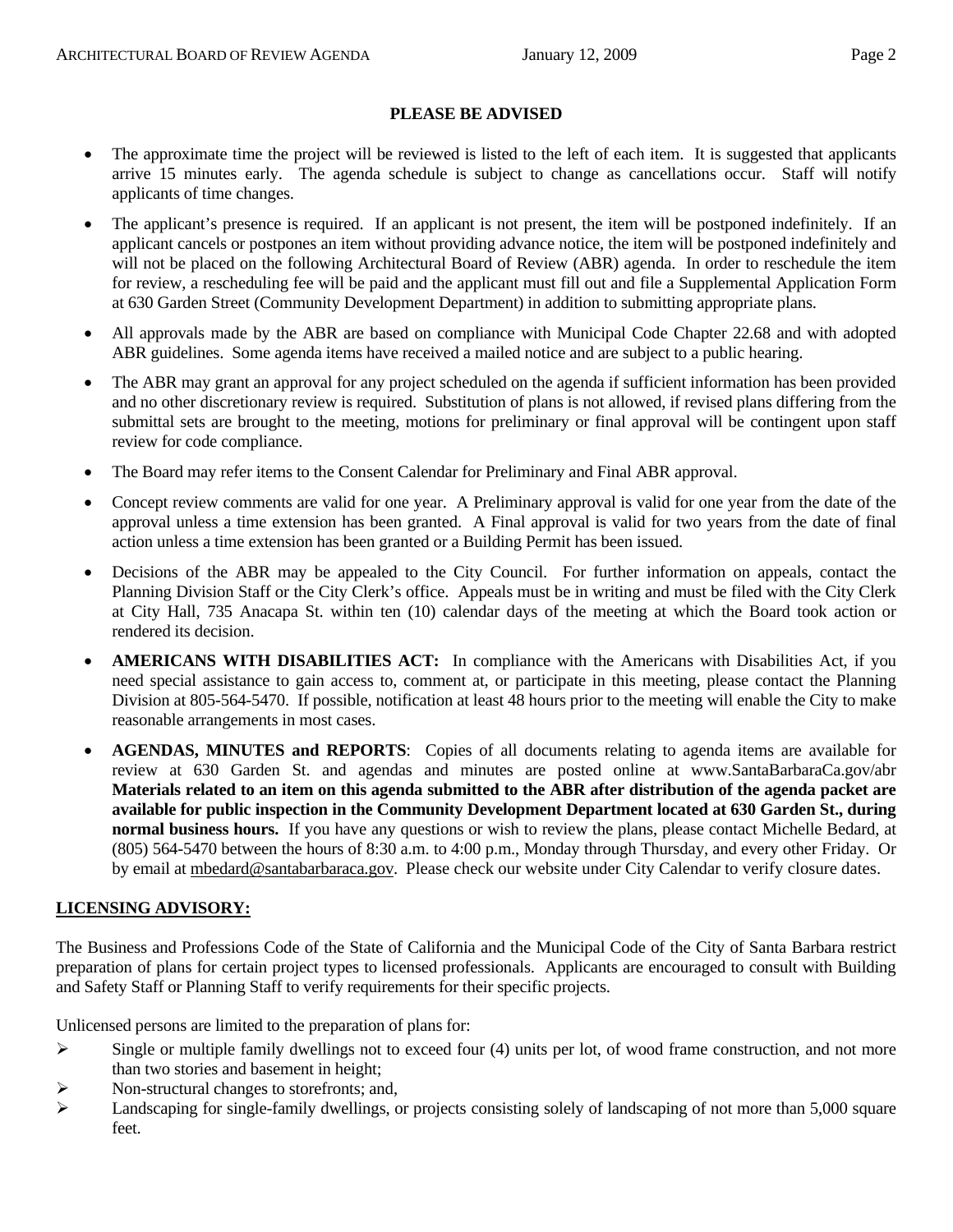### **NOTICE:**

- 1. That on Thursday, January 08, 2009 at 4:00 p.m., this Agenda was duly posted on the indoor and outdoor bulletin boards at the Community Development Department, 630 Garden Street, and online at [www.SantaBarbaraCa.gov/abr.](http://www.santabarbaraca.gov/abr)
- 2. This regular meeting of the Architectural Board of Review will be broadcast live on City TV-18, or on your computer via <http://www.santabarbaraca.gov/Government/Video/> and then clicking City TV-18 Live Broadcast. City TV-18 will also rebroadcast this meeting in its entirety on Wednesday at Noon and the following Monday at 9:00 a.m. An archived video copy of this meeting will be viewable on computers with high speed internet access the following Wednesday at [www.santabarbaraca.gov/abr](http://www.santabarbaraca.gov/abr) and then clicking *Online Meetings.*

#### **GENERAL BUSINESS:**

- A. **Public Comment:** Any member of the public may address the Architectural Board of Review for up to two minutes on any subject within their jurisdiction that is not scheduled for a public discussion before the Board on that day. The total time for this item is ten minutes. (Public comment for items scheduled on today's agenda will be taken at the time the item is heard.)
- B. Approval of the minutes of the Architectural Board of Review meeting of January 06, 2009.
- C. Consent Calendar.
- D. Announcements, requests by applicants for continuances and withdrawals, future agenda items, and appeals.
- E. Subcommittee Reports.
- F. Possible Ordinance Violations.

### **PRELIMINARY REVIEW**

#### **1. HALEY - DE LA VINA ST BRIDGE C-2 Zone**

| (3:20)             | Assessor's Parcel Number: 037-203-001 |                                     |
|--------------------|---------------------------------------|-------------------------------------|
| $(45 \text{ min})$ | <b>Application Number:</b>            | MST2003-00651                       |
|                    | Owner:                                | City of Santa Barbara, Public Works |
|                    | Engineer:                             | <b>Bengal Engineering</b>           |
|                    | Applicant:                            | James Colton, Project Manager II    |
|                    | Architect:                            | Penfield and Smith Engineers, Inc.  |
|                    | Landscape Architect: David Black      |                                     |

(Proposal for the demolition and reconstruction of the bridge spanning Mission Creek at the intersection of Haley and De La Vina Streets. The proposed bridge will be widened to accommodate the 20-year storm-water flow in the creek. The project also includes the demolition of the house located at 434 De La Vina Street.)

**(Preliminary Approval expired 12/17/08. Preliminary and Final Approval is requested.)**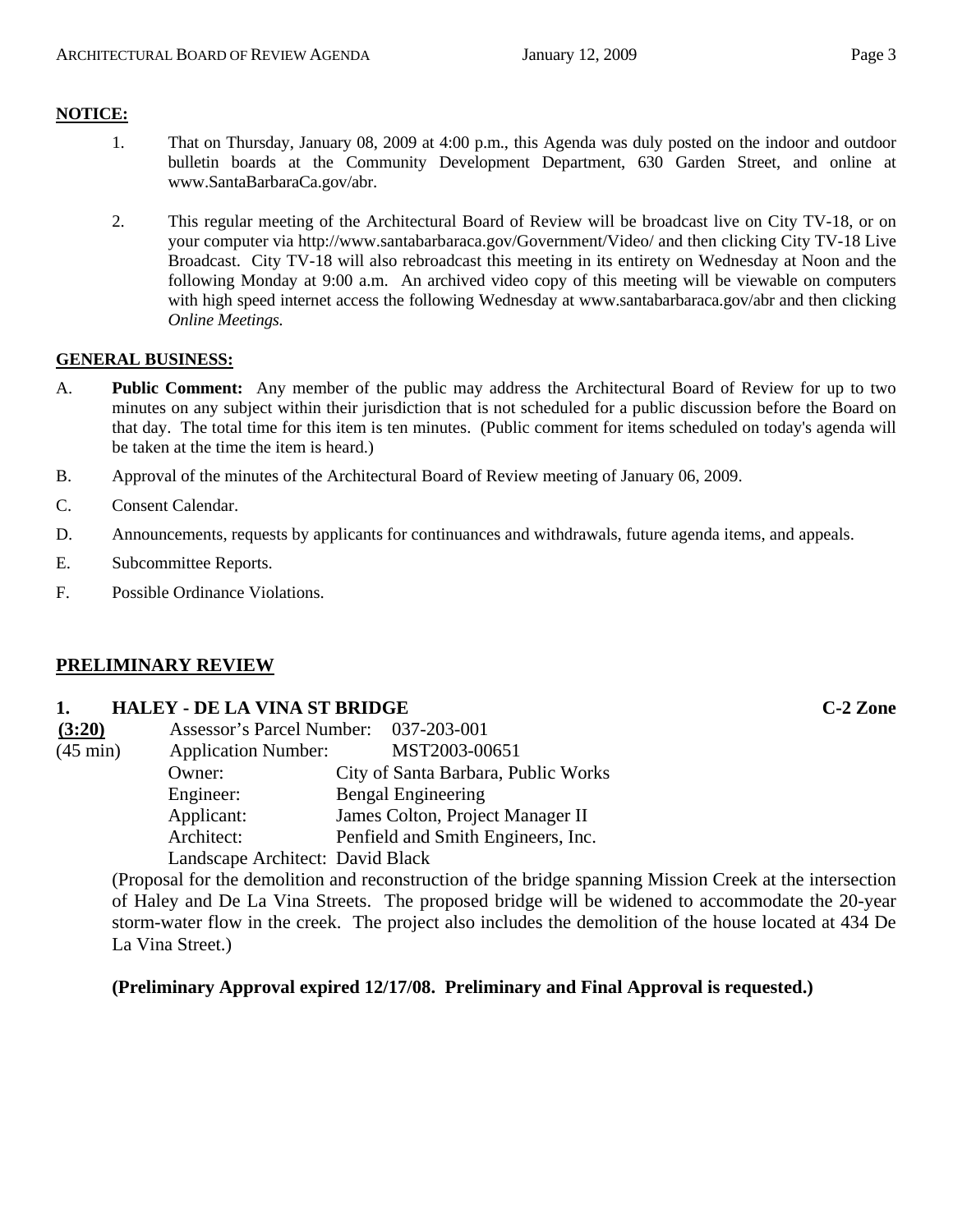# **CONCEPT REVIEW - CONTINUED ITEM**

# **2. 825 DE LA VINA ST C-2 Zone**

**(4:05)** Assessor's Parcel Number: 037-041-024 (45 min) Application Number: MST2007-00400 Owner: 825 De La /Popp LLC Architect: B3 Architects

> (Proposal for a new three-story mixed-use project to include seven residential condominiums and a total of 750 square feet of commercial space on an existing 14,750 square foot parking lot in the C-2 Zone. The proposal includes four one-bedroom and three two-bedroom residential condominiums, which vary in size from 809 to 1,776 square feet. A total of 19 parking spaces will be provided onsite (14 covered and 5 uncovered). Project requires Planning Commission review of a Tentative Subdivision Map.)

> **(Third Concept Review. Comments only; Project requires Environmental Assessment and Planning Commission review of a Tentative Subdivision Map.)**

# **CONCEPT REVIEW - NEW ITEM: PUBLIC HEARING**

## **3. 700 BLK E ALAMAR AVE 2588 SEG ID**

| (4:50)             |                            | Assessor's Parcel Number: ROW-002-588 |
|--------------------|----------------------------|---------------------------------------|
| $(45 \text{ min})$ | <b>Application Number:</b> | MST2008-00554                         |
|                    | Owner:                     | City of Santa Barbara Public Works    |
|                    | Architect:                 | <b>Synergy Development Services</b>   |
|                    | Applicant:                 | <b>Omnipoint Communications</b>       |

(This is a new project proposal for the installation of three new 59 inch wireless panel antennas to be mounted on top of a utility pole located within the public right-of-way. The combined height of the utility pole and panel antennas is 43 feet. The project will remove the existing utility pole and replace with a new pole. The new utility pole will be located approximately four feet east to comply with ADA sidewalk accessibility. The antenna coaxial cables will be mounted flush on the utility pole and the antennas will be painted brown to match the utility pole. The project also includes two above ground power pedestals at 4 feet and 3.7 feet in height. The remaining equipment will be located in an underground (7 x 17 foot) equipment vault. The proposal also includes removal and replacement of 20 feet of existing curb and gutter per city standards. Per SBMC 28.94.030.DD.5 the project may be determined to be exempt from a Conditional Use Permit if the Architectural Board of Review (ABR) can make the findings of No Visual Impacts. The ABR's purview involves the location of the antenna on site, and color and size of the proposed antenna so as to minimize any adverse visual impacts.)

# **(Project requires Findings of No Visual Impacts.)**